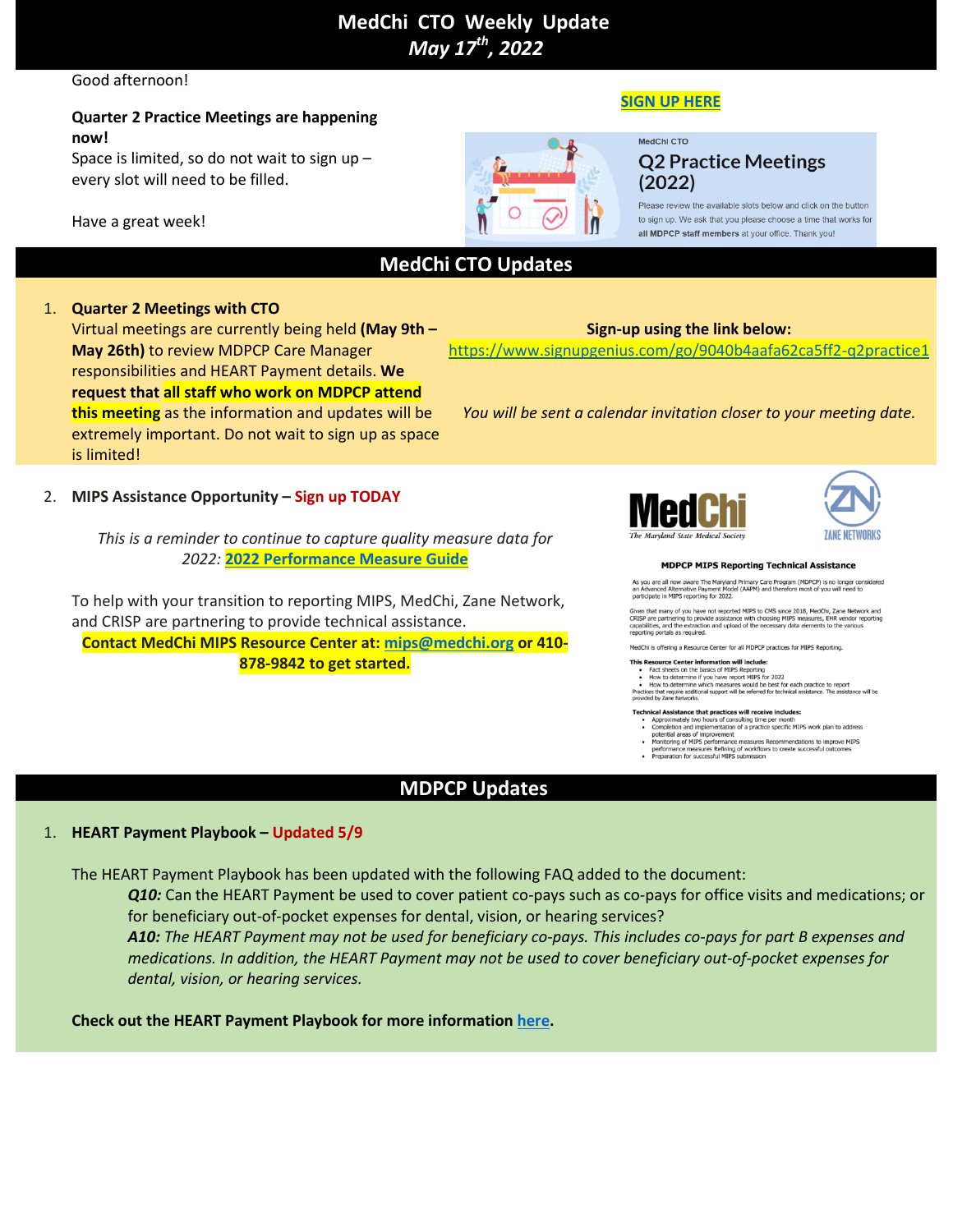#### 2. **May Monthly Priorities**

Stay up to date on your monthly MDPCP responsibilities by reviewing the Monthly Priorities Checklist and Upcoming Event sections in the May issue [HERE](https://acrobat.adobe.com/link/track?uri=urn:aaid:scds:US:051c0394-d029-3975-b102-abc8adeef463)

#### **Top Reminders:**

- SBIRT Reporting
- Review Q2 Attribution List
- Review Pre-AH Tool in CRS
- Verify CRISP Users
- 3. **2022 Provider Leadership Academy - Virtual on Saturday, 06/11 (8 AM - 1 PM)**

Join us for a half-day virtual training program designed for provider leaders at Maryland's primary care practices. Learn about data-driven leadership, change management, and more! The sessions will be engaging and attendees will have an opportunity to network with peers and hear from keynote speaker, Dr. Doug Jacobs (Chief Transformation Officer, Center for Medicare).

Feel free to reach out to [mdh.pcmodel@maryland.gov](mailto:mdh.pcmodel@maryland.gov) with any questions or concerns.

#### MDPCP **Monthly Priorities PRIMARY CARE CHECKLIST DUE DATE** Review <u>Maryland Health Equity & Digital Quality Measures Project</u> 05/03/22 • Information Session Registration<br>Note: O<mark>n Luesday, May 3 from 5-6pm</mark><br>Note: Only proctices with the following Erlits are currently eigible: Alliscripts, Athena, Ce Monthly SBIRT Data Reporting<br>• Sign in to the **CRISP ULP** to complete 05/05/22 • Sign in to the **CRISP ULP** to complete<br>**Review Quarter 2 Payments and Updated Attribution List<br>• Sign in to the <u>MDPCP partal</u> and outreach to any newly attributed <b>Recommender**<br>by **05/06/22** beneficiaries<br>• Reconcile payment deposits with amounts listed in the **MDPCP portal** Review the Pre-AH tool in CRS Monthly Outreach to patients using the Eligible for booster dose filter in Monthly<br>the COVID Vacc Tracker CRISP User Access Verification, <u>HIE Guide</u> Every 90 days Submit updated ENS panel Every 90 days EVENTS/ WEBINARS ess Recovery Program<br>Monthly Session 02/10 - 06/09 at 1pm ○ 5/24/22 from 12-1pm

## **[Register](https://carefirst.az1.qualtrics.com/jfe/form/SV_2hPhcSZWo6AzaPY) today!**

CareFirst <a>
<sub>U</sub> | phei | MedChi | MDPCP **ADVANCED PRIMARY CARE PROVIDER LEADERSHIP ACADEMY** JUNE 11, 2022<br>(8 AM - 1 PM) **REGISTER** Join us for a half-day training <mark>program</mark><br>designed for provider leaders at<br>Maryland's primary care practices. Network with your peers<br>Get the most of your staff<br>Learn about data-driven leadership,<br>change management, and more! with any a

## **COVID-19 Updates**

#### **Primary Care Vaccine Program \*5/13 Update**

Please review the latest Primary Care Vaccine Program email for the latest updates, additional information, and resources here: **<https://mailchi.mp/d623b71fa3a5/bc3ry63mcn-8863685?e=22c170fc2c>**

#### **Updates include:**

- [COVID-19](https://health.maryland.gov/mdpcp/Documents/MDPCP_COVID_19_Webinars_Flyer.pdf) Update Webinars Flyer
- Use of J&J COVID-19 Vaccines
- Paxlovid Eligibility [Screening](https://www.fda.gov/media/158165/download)
- Co-Pay Relief Funds for [COVID-19](https://copays.org/funds/covid-19/) Expenses *\*NEW*
- Resources and more!

#### **MDH Weekly Message**:

Check your current inventory of point-of-care tests and order additional tests if your supply is scheduled to expire in the next *30-60 days.*